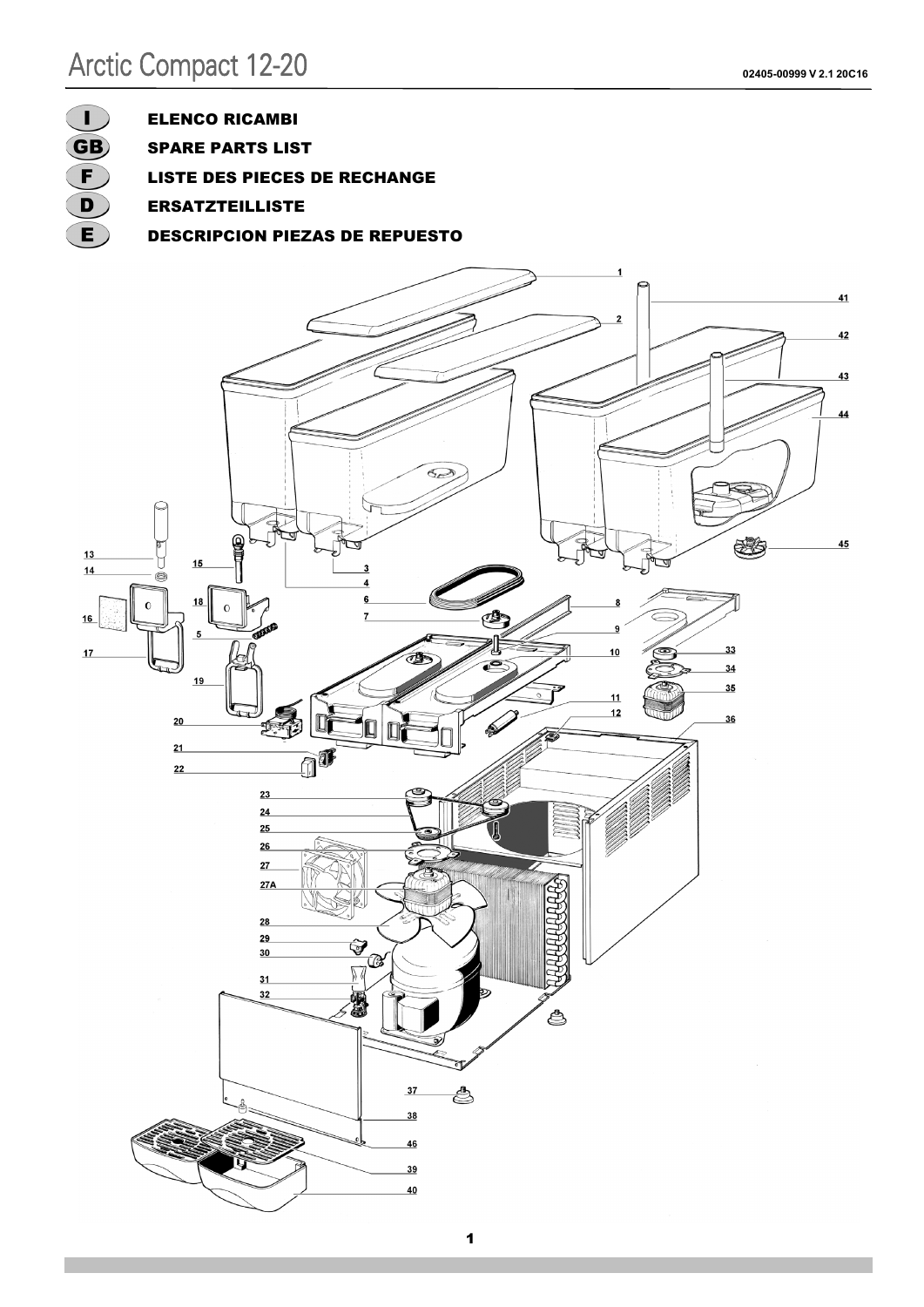|     |                             | 1 22900-00100 Coperchio contenit. 20 It. 20 It bowl cover                   |                                                                                              | Couvercle réservoir 20 It                                                    | Behälterdeckel 20 It                                                                           | Tapa contenedor 20 It                         |
|-----|-----------------------------|-----------------------------------------------------------------------------|----------------------------------------------------------------------------------------------|------------------------------------------------------------------------------|------------------------------------------------------------------------------------------------|-----------------------------------------------|
|     |                             | 2 22900-00100 Coperchio contenit. 12 It. 12 It bowl cover                   |                                                                                              | Couvercle réservoir 12 It                                                    | Behälterdeckel 12 It                                                                           | Tapa contenedor 12 It                         |
|     |                             | 3 22900-00010 Contenitore 12 It.                                            | 12 It bowl                                                                                   | Réservoir 12 It                                                              | Behälter 12 It                                                                                 | Contenedor 12 It                              |
|     |                             | 4 22900-04810 Contenitore 20 It.                                            | 20 It bowl                                                                                   | Réservoir 20 It                                                              | Behälter 20 It                                                                                 | Contenedor 20 It                              |
|     |                             | 5 22800-02600 Molla rubinetto                                               | Faucet spring                                                                                | Ressort du robinet                                                           | Ventilfeder                                                                                    | Muelle grifo                                  |
|     |                             | 6 22800-17200 Guarnizione contenitore                                       | Bowl gasket                                                                                  | Joint du réservoir                                                           | Behälterdichtung                                                                               | Junta contenedor                              |
|     |                             | 7 33900-01201 Girante pompa                                                 | Impeller                                                                                     | Turbine de la pompe                                                          | Pumpenrad                                                                                      | Turbina bomba                                 |
|     |                             | 8 22900-00700 Profilo di giunzione                                          | Plastic I-beam for con-<br>nection                                                           | Profil plastique de jonction Fugeband                                        |                                                                                                | Perfil de union                               |
|     |                             | 9 22900-00600 Perno centrale                                                | Central pivot                                                                                | Pivot central                                                                | Mittescharnierstift                                                                            | Pivote central                                |
|     |                             | 10 22040-00000 OR per perno centrale                                        | Central pivot OR                                                                             | OR du pivot central                                                          | Mittescharnierstift OR                                                                         | OR del pivote central                         |
| 11  | OOO                         | Condensatore                                                                | Capacitor                                                                                    | Condensateur                                                                 | Kondensator                                                                                    | Condensador                                   |
|     | 12 10554-45000 Clip         |                                                                             | Clip                                                                                         | Clip                                                                         | Clip                                                                                           | Clip                                          |
|     |                             | 13 22800-21903 Pistone rubinetto                                            | Faucet piston                                                                                | Piston du robinet                                                            | Kolben für Hahn                                                                                | Pistón del grifo                              |
|     |                             | 14 10028-02503 Guarnizione rubinetto                                        | Faucet gasket                                                                                | Joint du robinet                                                             | Dichtung                                                                                       | Junta del grifo                               |
|     |                             | 15 21703-00000 Gommino rubinetto                                            | Pinch tube                                                                                   | Tuyau du robinet                                                             | Ausgabeventilrohr                                                                              | Goma de grifo                                 |
|     | 16 10029-00020 Fotografia   |                                                                             | Picture                                                                                      | Photo                                                                        | Dia                                                                                            | Fotografia                                    |
|     |                             | 17 22900-00500 Leva comando rubinetto                                       | Push handle                                                                                  | Levier du robinet                                                            | Ausgabe                                                                                        | Placa de mando grifo                          |
|     |                             | 18 22900-00800 Coprirubinetto                                               | Faucet cover                                                                                 | Couvercle du robinet                                                         | Ventilkappe                                                                                    | Cubre grifo                                   |
|     |                             | 19 22900-00501 Leva comando rubinetto                                       | Push handle                                                                                  | Levier de débit                                                              | Zapfhebel                                                                                      | Palanca de mando grifo                        |
|     | 20 21087-00000 Termostato   |                                                                             | Thermostat                                                                                   | Thermostat                                                                   | Thermostat                                                                                     | Termostato                                    |
|     | 21 21125-00000 Interruttore |                                                                             | Switch                                                                                       | Interrupteur                                                                 | Schalter                                                                                       | Interruptor                                   |
|     |                             | 22 22800-05100 Protezione interruttore                                      | Switch cap                                                                                   | Capuchon interrupteur                                                        | Schalterabdeckung                                                                              | Protección interruptor                        |
|     |                             | 23 33900-01051 Puleggia con cuscinetto.                                     |                                                                                              | Pulley, magnet and spacer Ensemble poulie, aimant et Scheibe mit Kugellager, |                                                                                                | Polea con magneto y                           |
|     |                             | magnete e distanziale                                                       | assembly                                                                                     | entretoise                                                                   | Magnet und Büchse                                                                              | distancial                                    |
|     | 24 22900-03601 Cinghia      |                                                                             | Belt                                                                                         | Courroie                                                                     | Reimen                                                                                         | Correa                                        |
|     |                             | 25 22800-02201 Puleggia per motore<br>26 22800-04800 Staffa supporto motore | Driving pulley                                                                               | Poulie motrice<br>Support du moteur                                          | Scheibe für Motor<br>Motorhaltebuegel                                                          | Polea motora                                  |
| 27  | OOO                         |                                                                             | Motor bracket<br>Motore ventilatore/pompa Fan/pump motor for 1 bowl Moteur ventilateur/pompe |                                                                              | Lüftermotor/pumpe für 1                                                                        | Placa soporte motor                           |
|     |                             | per 1 vasca                                                                 |                                                                                              | pour 1 réservoir                                                             | behälter                                                                                       | Motor ventilador/bomba<br>por 1 contenedor    |
| 27A | 000                         | Motore ventilatore/pompa                                                    | Fan/pump motor for 2,3, 4 Moteur ventilateur/pompe                                           |                                                                              | Lüftermotor/pumpe für 2, 3, Motor ventilador/bomba                                             |                                               |
|     |                             | per 2, 3, 4 vasche                                                          | bowls                                                                                        | pour 2, 3,4 réservoir                                                        | 4 ehälter                                                                                      | por 2, 3, 4 contenedor                        |
| 28  | 999                         | Ventola                                                                     | Fan                                                                                          | Hélice                                                                       | Lüfterflügel                                                                                   | Aspas                                         |
| 29  | ***                         | Relé                                                                        | Relay                                                                                        | Relais                                                                       | Start-Relais                                                                                   | Relé                                          |
| 30  | ***                         | Salvamotore                                                                 | Overload protector                                                                           | Protége moteur                                                               | Motorsicherung                                                                                 | Guardamotor                                   |
|     |                             | 31 22800-12701 Protezione passablocca-                                      | Terminal block cover                                                                         | Protection borne                                                             | Schutzkappe                                                                                    | Protección pasacable                          |
| 32  | OOO                         | cavo<br>Passabloccacavo                                                     | Terminal block with cable                                                                    | Borne et fixage du câble                                                     | Anschlußklemme m. Kabe- Pasacable                                                              |                                               |
|     |                             |                                                                             | clamp                                                                                        |                                                                              | leinfürung                                                                                     |                                               |
|     |                             | 33 33800-00803 Magnete motore per 1, 3<br>vasche                            | Motor magnet for 1, 3<br>bowls                                                               | Aimant du moteur pour 1, 3 Motorrad für 1, 3 behälter<br>réservoir           |                                                                                                | Embrague magnetico por<br>1, 3 contenedor     |
|     |                             | 34 22800-04800 Staffa supporto motore                                       | Motor bracket                                                                                | Support du moteur                                                            | Motorhaltebuegel                                                                               | Placa soporte motor                           |
| 35  | OOO                         | Motore ventilatore/pompa Fan/pump motor for 1, 3<br>per 1, 3 vasche         | bowls                                                                                        | Moteur ventilateur/pompe<br>pour 1, 3 réservoir                              | Lüftermotor/pumpe für 1, 3<br>ehälter                                                          | Motor ventilador/bomba<br>por 1, 3 contenedor |
| 36  | 88                          | Mobile                                                                      | Cabinet                                                                                      | Carrosserie                                                                  | Gehaeuse                                                                                       | Caja                                          |
|     | 37 22800-10000 Piedino      |                                                                             | Rubber leg                                                                                   | Petit pied                                                                   | Justierfüße                                                                                    | Pie nivelador                                 |
| 38  | 888                         | Pannello lato rubinetto                                                     | Dispensing side panel                                                                        | Panneau côté robinet                                                         | Front                                                                                          | Panel lado grifo                              |
|     |                             | 39 22900-03700 Griglia cassetto raccogligocce                               | Drip tray cover                                                                              | Couvercle tiroir égouttoir                                                   | Tropfgitter                                                                                    | Rejilla cajón                                 |
|     |                             | 40 22900-03800 Cassetto raccogligocce                                       | Drip tray                                                                                    | Tiroir égouttoir                                                             | Tropfschale                                                                                    | Cajón recoge-gotas                            |
|     |                             | 41 22900-00200 Tubo mandata 20 It                                           | Spray tube for 20 I bowl                                                                     | Tuyau de la pompe 20 l                                                       | Gekrumtes Sprudelrohr für Tubo de flujo para conte-<br>Behälter 20 l                           | nedor 20 l                                    |
|     |                             | 42 22900-04800 Contenitore 20 It. per<br>pompa                              | 20 I bowl for pump                                                                           | Cuve 20 I pour pompe                                                         | Behälter 20 I für Pumpe                                                                        | Contenedor 20 I para<br>bomba                 |
|     |                             | 43 22900-00201 Tubo mandata 12 It                                           | Spray tube for 12 I bowl                                                                     | Tuyau de la pompe 12 l                                                       | Gekrumtes Sprudelrohr für Tubo de flujo para conte-<br>Behälter 12 l                           | nedor 12 l                                    |
|     |                             | 44 22900-00000 Contenitore 12 It. per<br>pompa                              | 12 I bowl for pump                                                                           | Cuve 12 I pour pompe                                                         | Behälter 12 I für Pumpe                                                                        | Contenedor 12 I para<br>bomba                 |
|     |                             | 45 33900-01200 Girante pompa 50Hz                                           | Impeller 50Hz                                                                                | Turbine de la pompe 50Hz Pumpenrad 50Hz                                      |                                                                                                | Turbina bomba 50Hz                            |
|     |                             | 45 33900-01204 Girante pompa 60Hz                                           | Impeller 60Hz                                                                                | Turbine de la pompe 60Hz Pumpenrad 60Hz                                      |                                                                                                | Turbina bomba 60Hz                            |
|     |                             | 46 22900-06300 Galleggiante livello                                         | Float level                                                                                  | Le niveau du flotteur                                                        | Schwimmer-                                                                                     | nivel de flotación                            |
|     | ***                         | Ordinare con sigla<br>riportata sul pezzo                                   | Please order what printed Mentionner indicatif<br>on piece                                   | imprimé sur la pièce                                                         | Diese Teile bitte anhand der Pedir com la identificación<br>aufgedruckten Nummern<br>bestellen | marcada en la pieza                           |
|     |                             | OOO/QQQ Vedere tabella                                                      | See table                                                                                    | Voir tableau                                                                 | <b>Siehe Tabelle</b>                                                                           | Ver tabla                                     |
|     |                             |                                                                             |                                                                                              |                                                                              |                                                                                                |                                               |
| ပပပ |                             |                                                                             |                                                                                              | لبالي                                                                        |                                                                                                |                                               |
|     |                             |                                                                             |                                                                                              |                                                                              |                                                                                                |                                               |
|     | 11                          | 230-240V 50Hz<br>115V 60Hz<br>22900-03050<br>22900-03051                    | 220V 60Hz<br>22900-03052                                                                     | 11.<br>28                                                                    | 21.<br>31.<br>22900-00402 22900-00402 22900-00402                                              | 41                                            |

| 11  | 22900-03050 |                         | 22900-03051 22900-03052 |
|-----|-------------|-------------------------|-------------------------|
| 27  | 22800-07600 |                         | 33800-06901 22800-07600 |
| 27A | 22900-03000 |                         | 22900-03001 22900-03000 |
| 32  | 22800-05501 | 22800-05500 22800-05500 |                         |
| 35  | 22800-04705 | 22800-04706 22800-04708 |                         |

| 36 22900-03200 22900-03201 22900-03202 22900-03203 |  |  |
|----------------------------------------------------|--|--|
| 38 22900-03100 22900-03101 22900-03102 22900-03103 |  |  |
|                                                    |  |  |
|                                                    |  |  |
|                                                    |  |  |